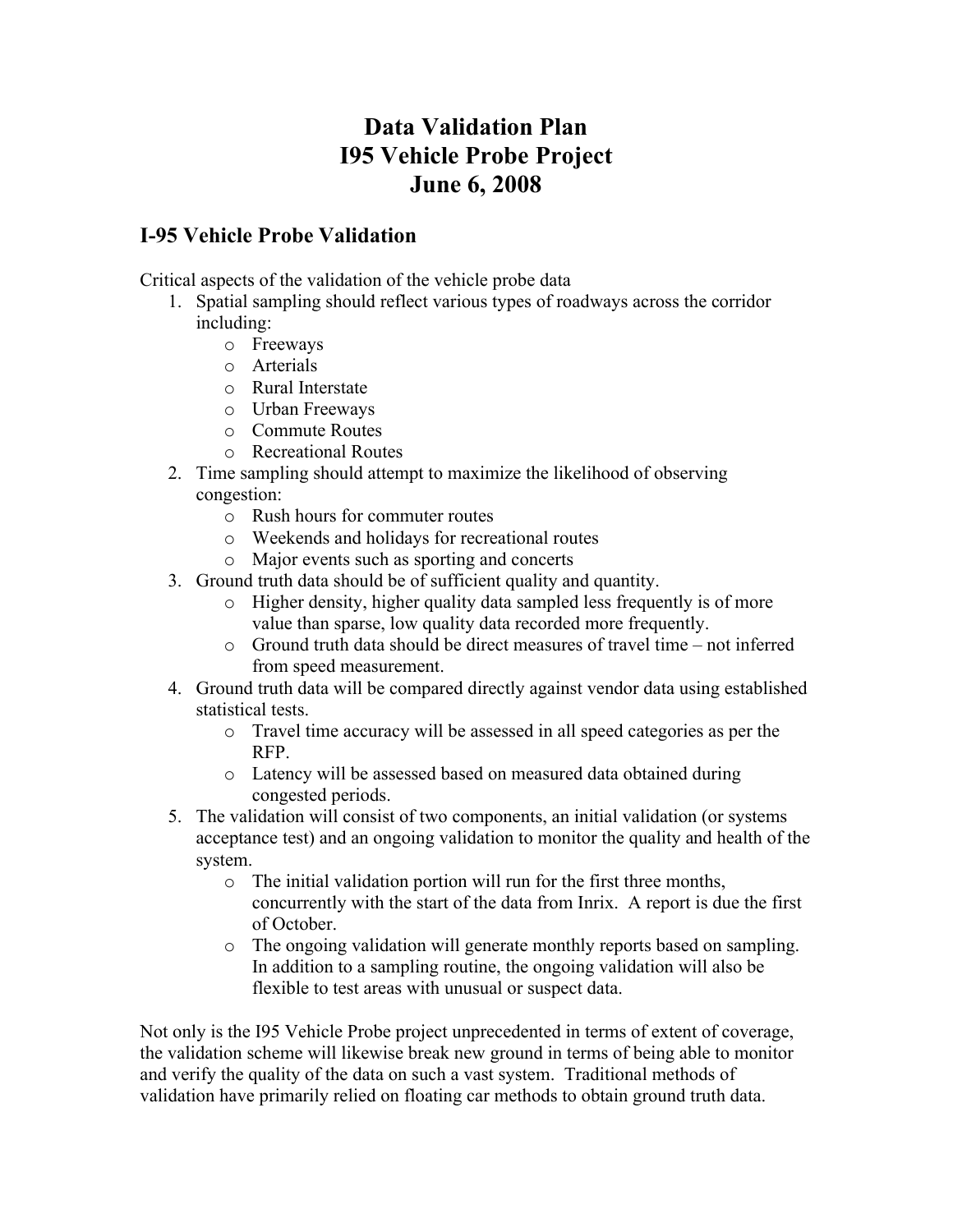Although the floating car method is well established, the expense would place severe limits on the scope of validation. Even in established programs, the density of floating cars is typically 8-10 vehicles during the peak period. Such data density would provide only representative or top level indication of data accuracy, rather than a rigorous validation of the probe data that is sought. This relative sparsity of data would not be able to validate latency to any relevant degree.

In order to achieve the desired thoroughness of calibration, the University of Maryland (UMD) has identified and developed a new technology based on deployable sensors that provides both high quantity and high quality travel time data. The technology is based on using the radio emissions of consumer electronic devices in a method directly analogous to automated toll tag data. Specifically this targets the Bluetooth point-to-point networking signatures as anonymous probes. This approach provides both quantity and quality travel time data combined with an unprecedented level of flexibility (in terms of deployment). The technology has been in development since late 2007, so there is some risk related to the use and deployment of relatively new technology. In order to buffer this risk, the initial validation plans a combination of both floating car data and Bluetooth anonymous probes during the initial three month test. If the Bluetooth probe approach proves as effective as it has shown to date, the remainder of the validation will be based primarily on the Bluetooth probes.

In addition to the floating car runs and Bluetooth probe technology, existing sensor data will be used where available. UMD of Mary requests the cooperation of the coalition members in providing such data, identifying locations for high probability of congestion, and coordination while collecting data. If Bluetooth probes are employed, assistance is requested from the respective coalition members in deploying and collecting sensors in a safe and efficient manner.

## **Proposed Validation Scheme:**

A stratified sampling strategy is used to determine the number of freeway and arterial segments in each state for data collection. The core area of coverage is divided into systems of freeways and arterial streets with low, moderate and high levels of recurrent congestion. The preliminary results of our analysis indicate that 40 segments of 4 miles length on average on the freeway system and 40 segments of 2 miles length on average on the arterial street system will provide a representative area coverage in each validation period.

In the first month we will collect data using both Bluetooth sensors and probe vehicle runs. If the vehicle probe runs verify the travel times obtained by the installed Bluetooth sensors then in the ensuing months only Bluetooth sensors will be utilized in the validation process.

In July, we will concentrate the validation efforts in Maryland and Virginia. In August, the core coverage area in New Jersey, Delaware and Pennsylvania will be subject to the validation effort. Finally, in September we plan to have sampling and data collection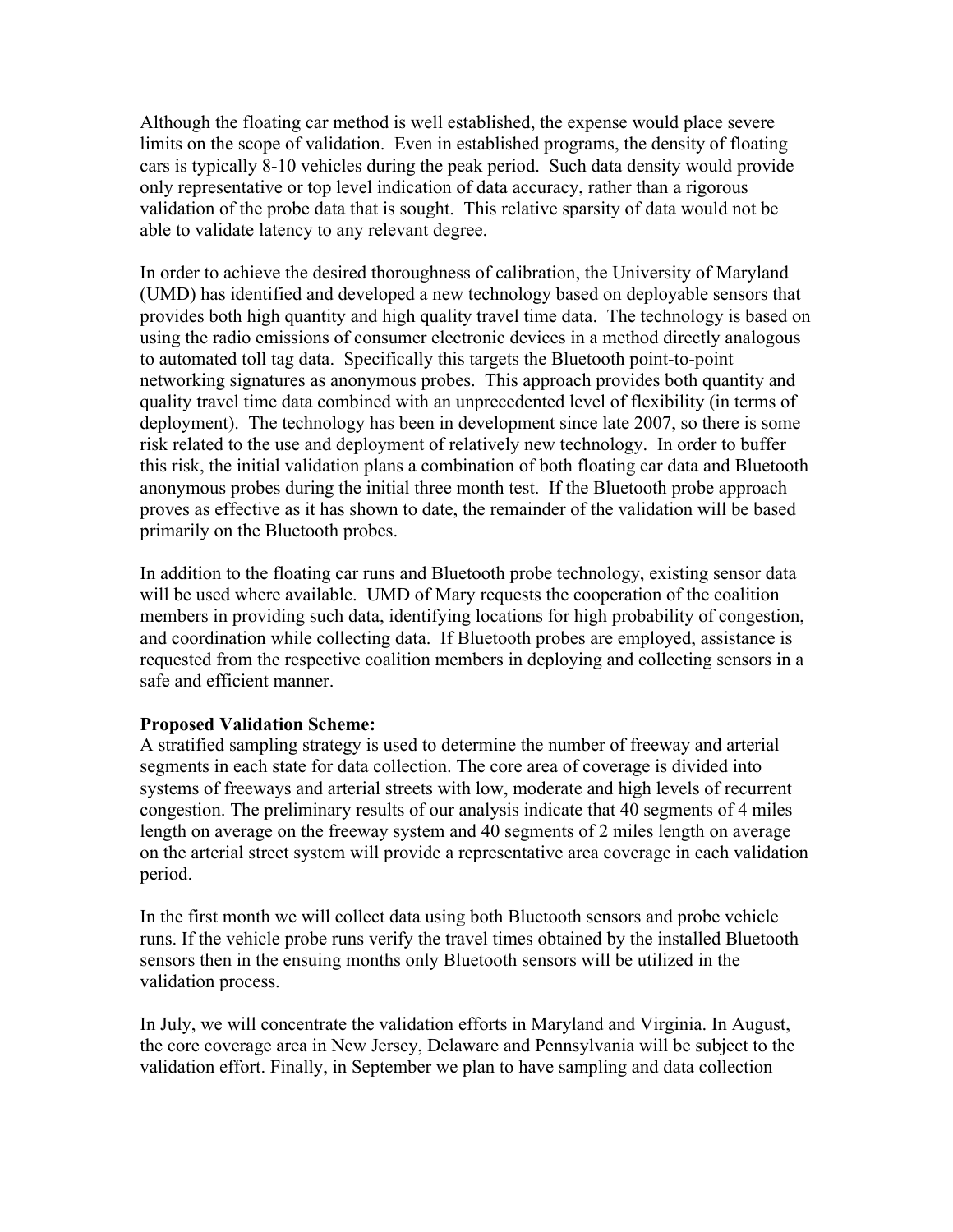performed in the North Carolina. In each case, samples from the second and third weeks of the corresponding month will be used in the validation process.

- Initial three month Validation:
	- o The initial validation will encompass about 160 miles of the freeway network and about 80 miles of the arterial network.
	- o Data will be collected from July 1 through September 19.
	- o UMD will work with each state to identify portions of the network with high probability to observe congestion, as well as locations, if any, where data quality validation is a high priority (relative to other portions of the network.)
	- o UMD will coordinate with each respective coalition member during data collection to insure safe and efficient operations. Preferable this would be through road operations personnel of the respective authority to provide authorization and escort to place and retrieve sensors.
	- o Initial Validation report due on Oct 1 for initial validation
- Ongoing Validation
	- o The location and mileage of freeways and arterials on which ongoing validation will be performed will be determined later. It is expected that the total mileage for the ongoing validation efforts will reasonably represent the coverage area.
		- validation report due two weeks after the month of validation
		- First monthly validation report due November 1 for data collected in October 2008
		- As with initial validation, coalition cooperation is essential
		- Geographic samples will be located similar to initial validation, but also be flexible to check unusual or suspect areas. As practical and to minimize cost, coalition members will be requested to deploy and retrieve sensors, or install sensors for longer duration.
- Sampling Methodology
	- o Test sections will be chosen and rotated through the core network to provide representative sampling of:
		- Type of facility
		- **v** Volumes
		- Urban vs. Rural
	- o Times of data collection will be chosen to reflect maximum probability of congestion periods. For example:
		- **Tuesday through Thursday for heavy commuter routes**
		- Weekends for recreational routes
		- **Targeted data collection for major events**
	- o Sections will be identified in coordination with the respective road authority and Coalition project team.
	- o Test section lengths will reflect interchange to interchange movement on freeways, and major intersection to major intersection on arterials consistent with the descriptions in the RFP.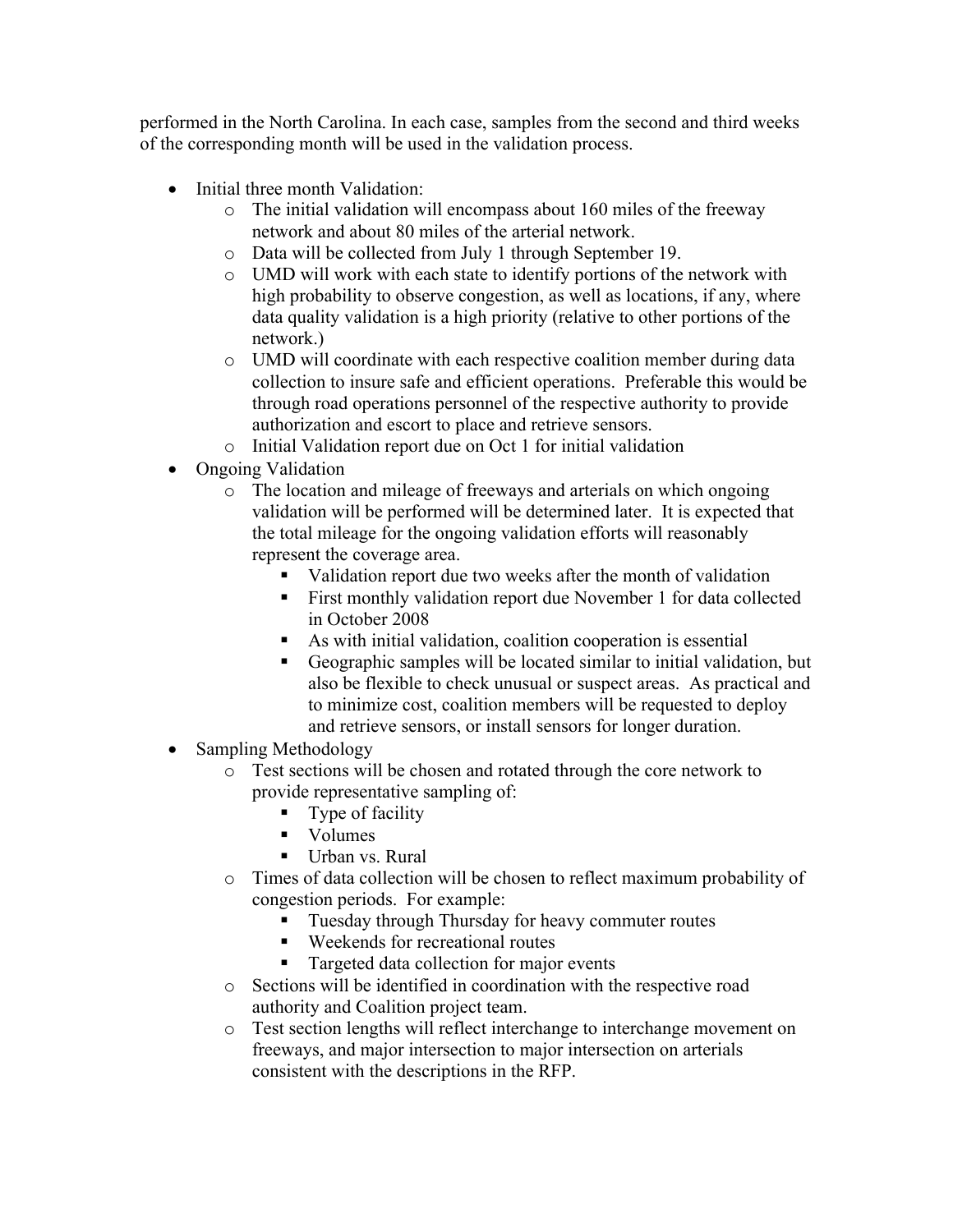- o Sensor locations will be chosen to coincide as closely as possible with the beginning and ending of TMC sections as delivered by Inrix. Multiple TMC segments will be combined as necessary to obtain segment lengths as described above.
- o Travel times, and space mean speed derived from travel times will be used for comparison with vendor supplied data
- o Volumes will be either recorded through existing permanent count stations, estimated from HPMS data, or estimated from sensors.
- o Speed and travel time data from existing detector data will be used where available. Spot-speed based data will be used for qualitative (rather than quantitative) comparisons.
- o Travel time data from existing automated toll facilities (where available / if available) will be incorporated into the validation
- Method of Comparison
	- o Travel Time / Space Mean Speed Accuracy
		- Accuracy will be assessed in each speed category defined in the contract (0-30 mph, 30-45 mph, 45-60 mph, >60 mph)
		- Ground truth will be established using the methods previously described.
			- The space mean speed determined from average travel time as observed by the probes.
			- The average travel time will be assessed in 5 minute sample intervals, and converted to a corresponding speed.
			- The ground truth speed for each 5 minute sample will determine the speed bin category. (0-30 mph, 30-45 mph, 45-60 mph, >60 mph)
			- For each observation in a speed bin category will be matched with the corresponding speed reported by the Vendor.
			- The Absolute Average Speed Error and the Speed Error Bias will be calculated for each speed bin as per section 3.1 item 6 and 7 respectively in the RFP.
			- All data, statistics, and summary error calculations will be reported periodically.
	- o Data Latency Validation
		- Ground truth data will be determined as described under Travel Time / Space Mean Speed Accuracy with the following exceptions.
			- Time bins will be a maximum of 5 minutes. Shorter duration time bins will be used if the density of Ground Truth data allows, and if Vendor supplied data is recorded appropriately at such time intervals.
		- Latency will be determined by determining the time offset needed to achieve maximum correlation. In practice, the Ground Truth and Vendor supplied data will be plotted on the same graph, and the Vender data shifted in time until the basic congestion signature